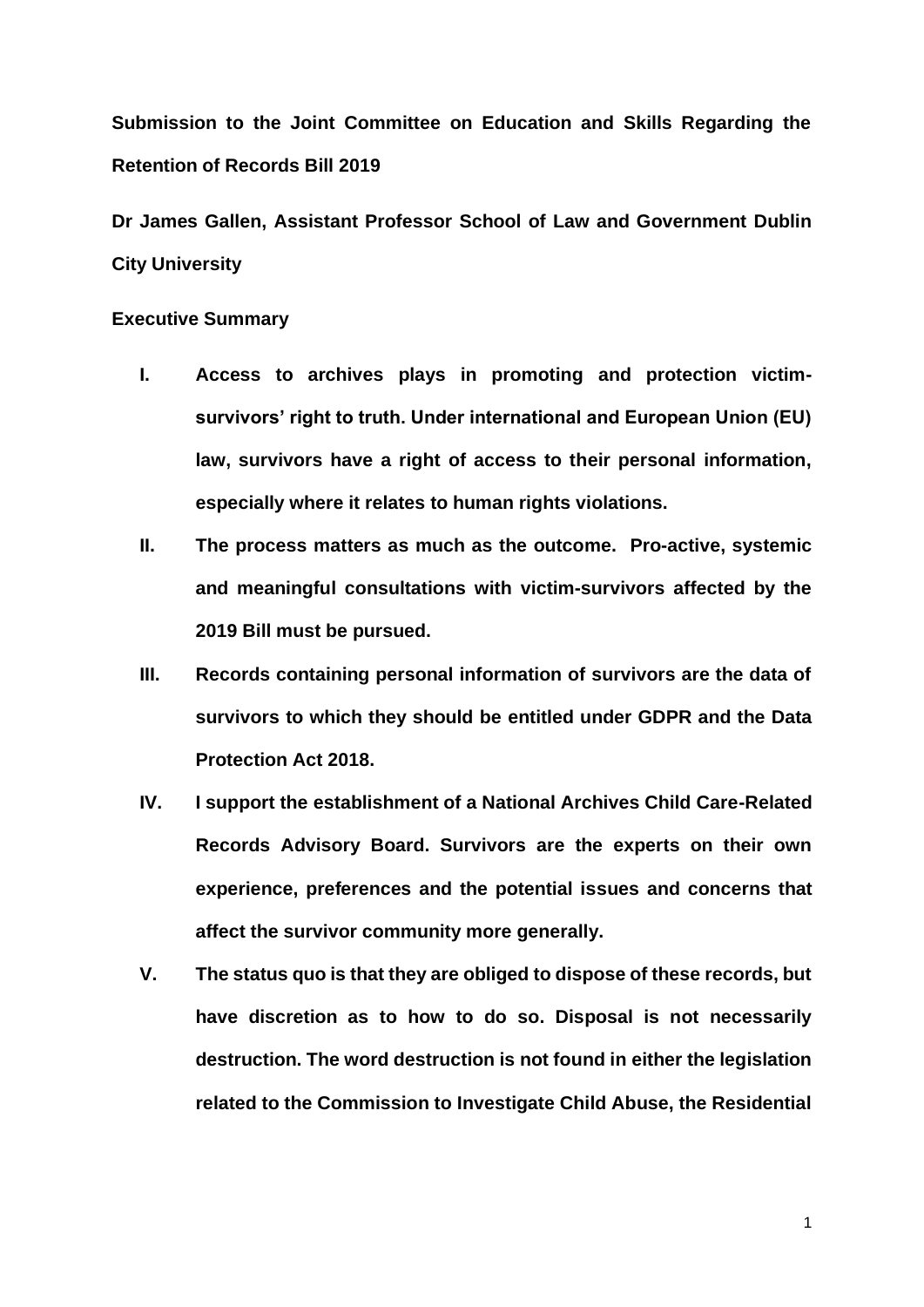**Institution Redress Board or the Residential Institution Statutory Fund (Caranua).**

- **VI. Survivors should be granted immediate access to their personal information. The remaining records should be subjected to the ordinary rules of the National Archives legislation.**
- **VII. Processes of anonymization and a right of reply are sufficient to address concerns regarding uncontested allegations contained in records.**
- **VIII. No costed figure has been mentioned to date regarding the records of relevant institutions. It seems incumbent on this Committee and the Oireachtas to satisfy itself that such an alternative would be prohibitively expensive given the issues of national importance concerned with these institutions.**
- **IX. The proposed 75-year absolute ban on the release of records of relevant institutions is contrary to comparative and international best practice on transitional justice.**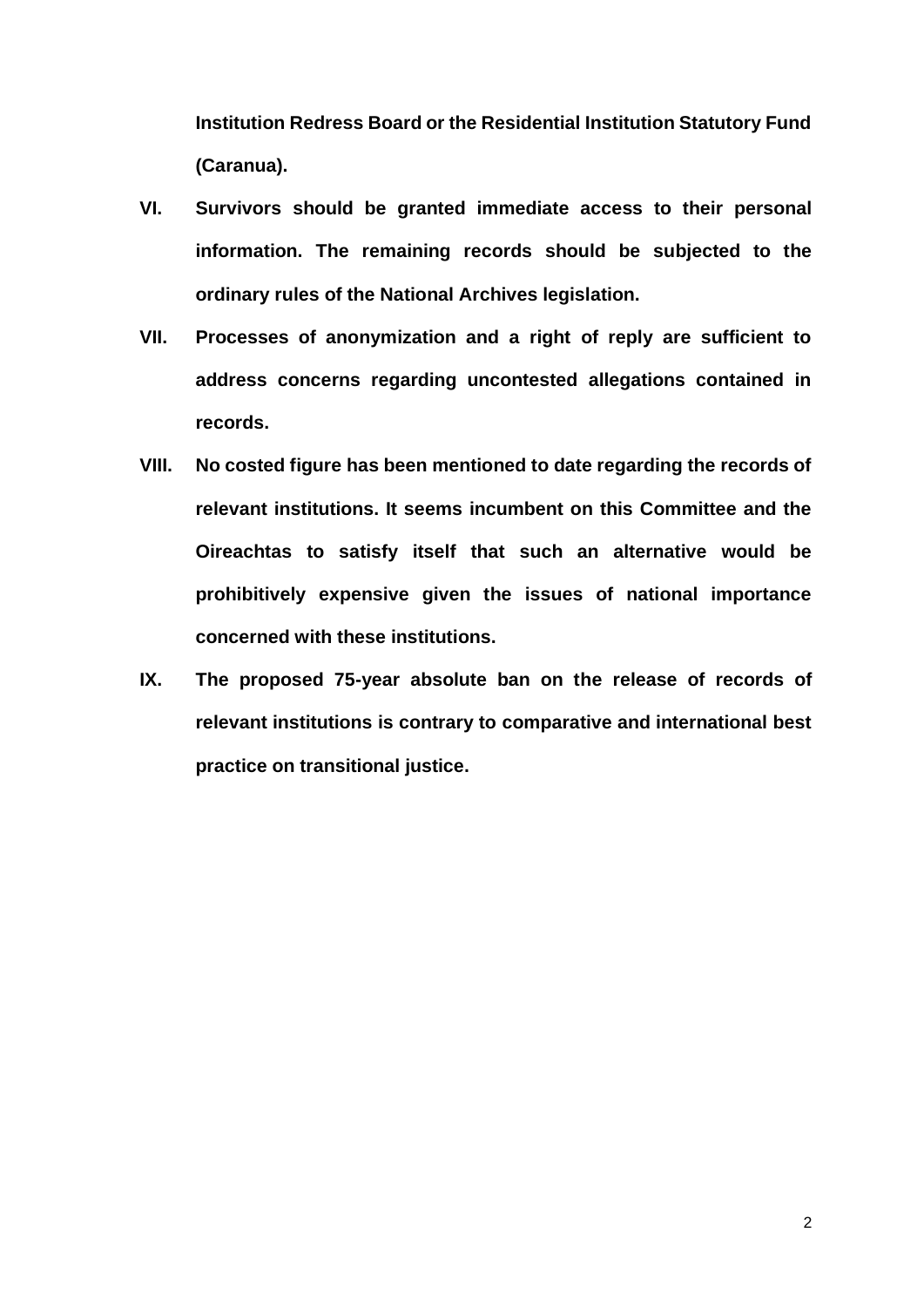## **I. Introduction**

As a legal academic, my expertise is in transitional justice, which concerns how societies respond to legacies of widespread or systemic human rights abuses through truth telling, accountability, redress and guarantees of non-repetition. Transitional justice has typically concerned post-conflict or post-authoritarian societies, but has recently featured in peaceful democracies, most relevantly in how Canada responded to its legacy of physical and sexual abuse in residential schools. I have written previously that transitional justice should be understood to apply to how Ireland is addressing its past legacy of historical abuses such as residential schools, Magdalene Laundries and Mother and Baby Homes.<sup>1</sup>

The Updated Set of Principles for the Protection and Promotion of Human Rights through Action to Combat Impunity (2005) of the United Nations High Commission on Human Rights declares that victims of serious crimes under international law have a right to know the truth about the violations. The Principles emphasize the vital role that access to archives plays in learning the truth, holding persons accountable for human right violations, claiming compensation, and defending against charges of human rights violations. The Principles state that each person is entitled to know whether his or her name appears in State archives and, if it does, to challenge the validity of the information by submitting to the archival institution a statement that will be made available by the archivists whenever the file containing the name is requested for research use.

<sup>1</sup> James Gallen, 'Jesus Wept: The Roman Catholic Church, Child Sexual Abuse and Transitional Justice' (2016) 10 International Journal of Transitional Justice 332; James Gallen and Kate Gleeson, 'Unpaid Wages: The Experiences of Irish Magdalene Laundries and Indigenous Australians' (2018) 14 International Journal of Law in Context 43.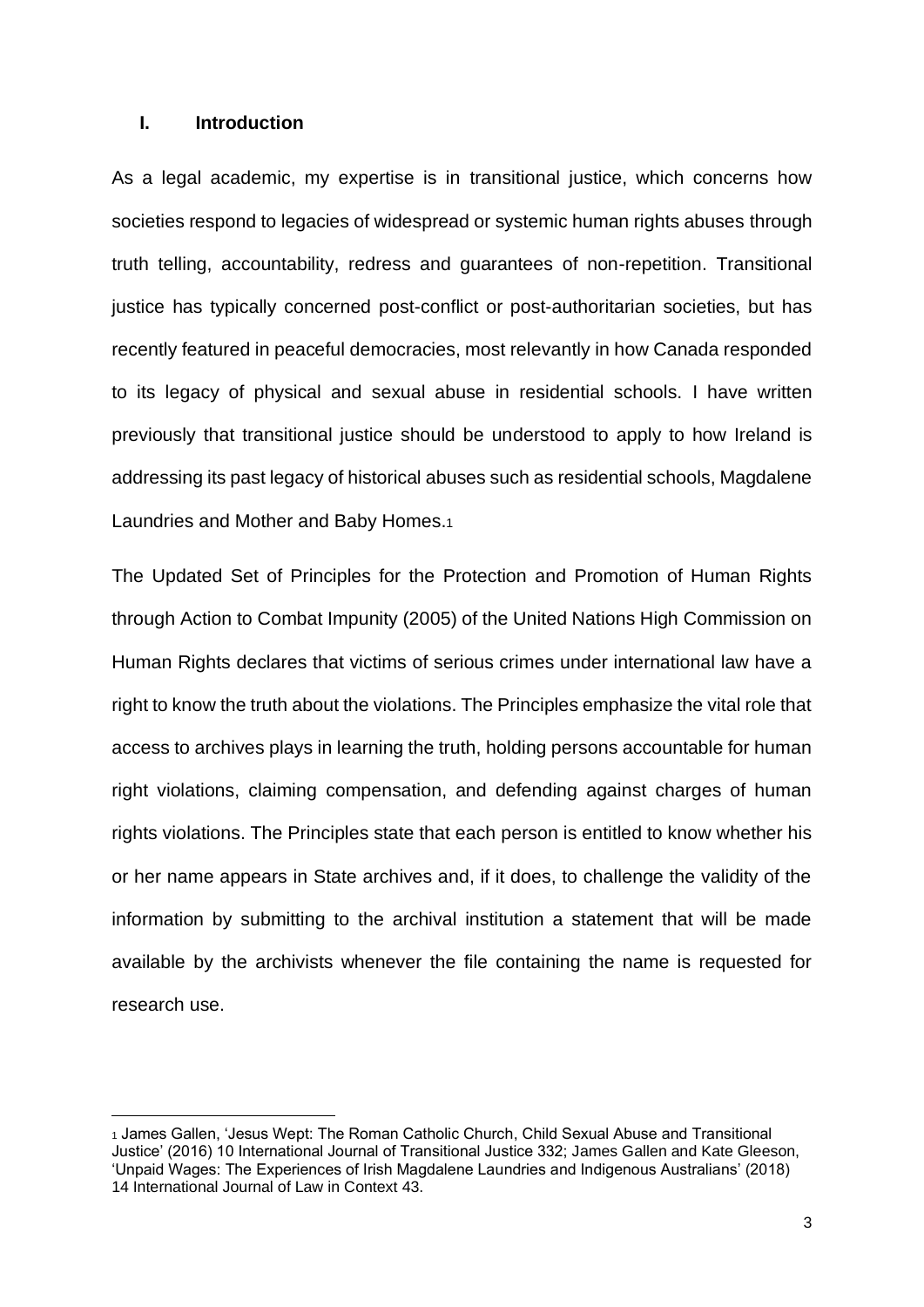The Retention of Records Bill 2019 proposes that the records of three bodies (Commission to Inquire into Child Abuse, Residential Institutions Redress Board and Residential Institutions Statutory Fund Act 2012) (hereinafter the relevant bodies) will, on the dissolution of the bodies, become records of the Department of Education and Skills and be transferred to the National Archives. The records will then be withheld from public access for a period of at least 75 years and that provisions of the National Archive Act 1986 will be dis-applied. In Dail debate in 2015, it appears 75 years was selected to ensure that records would be released to the general public at a time where it was expected all relevant affected individuals would be dead.

In April 2019, Joe McHugh stated the following competing concerns regarding the Retention of Records Bill: "On the one hand, it requires weighing in the balance the original assurances of confidentiality, the associated provision for the destruction of the records and the sensitive and personal nature of the records. On the other hand, due consideration must be given to the wider public interest in ensuring that the history of child abuse in the residential institutions is preserved."

This submission argues that if records are to be preserved in any capacity, then the view of survivors as to the nature and extent of how those records are maintained and accessed should be the paramount consideration.

### **II. Consultation and Consent – What Victim-Survivors Want**

Transitional justice is designed to prevent and guarantee the non-recurrence of human rights abuse and violence. The first element in ensuring this guarantee is meaningful is to enable victim-survivor ownership of the process, particularly through consultation with affected groups at every stage. Victim-survivors should be empowered to influence decisions and policy, and not be the object of charity, paternalism or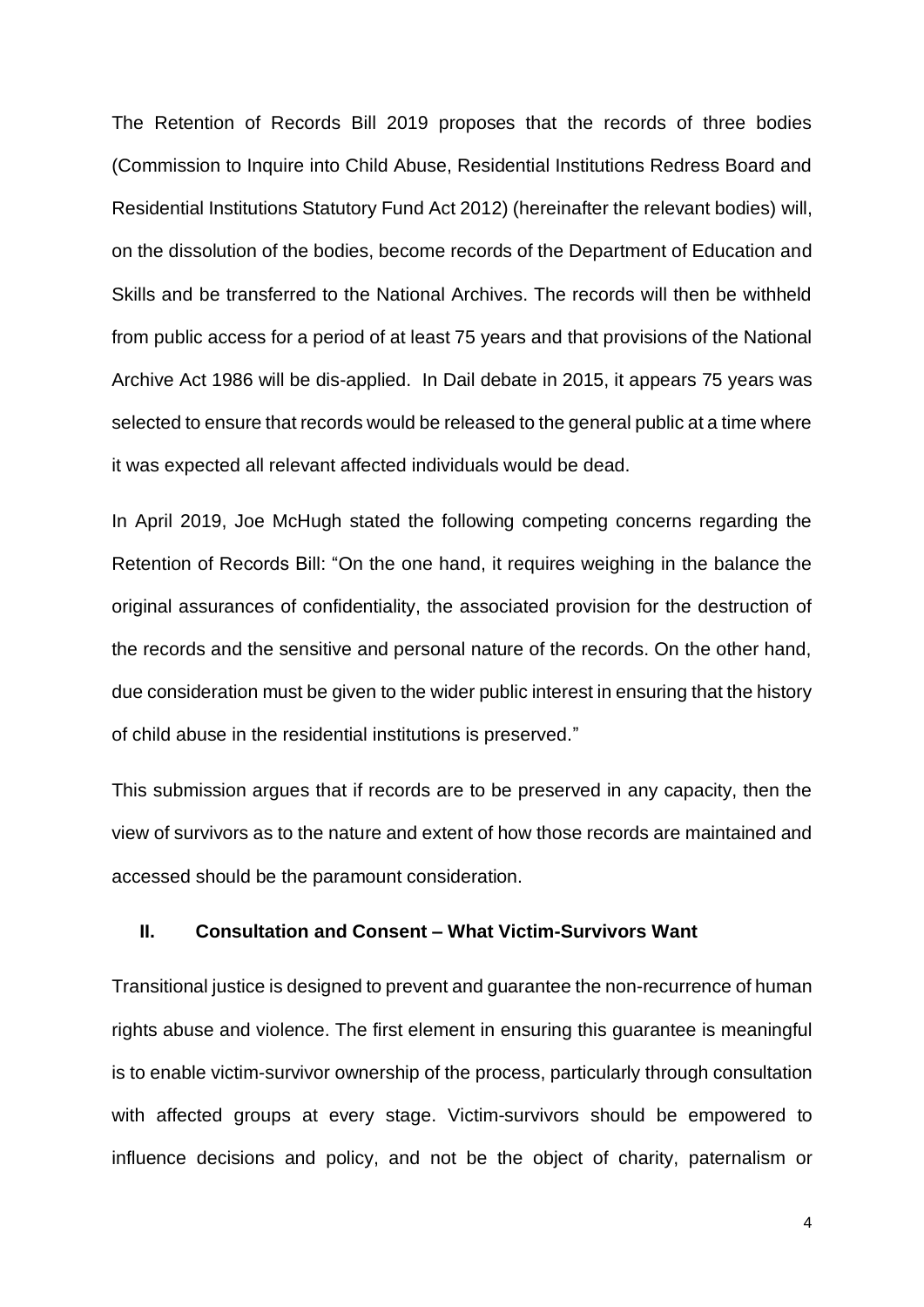instrumentalisation. To effectively address the past, process matters. A transitional justice approach is distinctive as a process centred on and owned by the persons most affected by human rights abuse: victim-survivors and their families.2 The goals of the process are not made subservient to the agenda of victims, but "an awareness of the centrality of victims/survivors and their needs to the whole process drives it."3 As a result, consistent consultation with victim-survivors in the design, operation and implementation of transitional justice mechanisms is essential to the legitimacy and effectiveness of the enterprise.<sup>4</sup> A failure to involve victim-survivors meaningfully creates significant risks of a new form of paternalism and damages the legitimacy and effectiveness of any transitional justice initiative. How these archives and records are treated is of profound significance and forms part of the lasting legacy of the relevant bodies.

The Department of Education should be commended for its recent small scale, pilot consultation with survivors concerning a range of issues including archives.<sup>5</sup> However, it is essential that more pro-active, systemic and meaningful consultations with those affected by the 2019 Bill are pursued. Industrial and reformatory schools formed parts of Ireland's architecture of coercive confinement, that addressed poverty and marginalization in a paternalistic fashion that told families that Church and State knew best how to "manage" their lives. A present day process of law making regarding the

<sup>2</sup> Kieran McEvoy and Lorna McGregor, 'Transitional Justice from Below: An Agenda for Research, Policy and Praxis,' in *Transitional Justice from Below: Grassroots Activism and the Struggle for Change* , ed. Kevin McEvoy and Lorna McGregor (Oxford: Hart Publishing, 2008).

<sup>3</sup> Simon Robins, "Towards Victim-Centred Transitional Justice: Understanding the Needs of Families of the Disappeared in Postconflict Nepal" (2011) 5 (1) Int J Transit Justice 75-98

<sup>4</sup> United Nations Office of the High Commissioner for Human Rights, Rule of Law Tools for Post-Conflict States: National Consultations on Transitional Justice HR/PUB/09/2

<sup>5</sup> Consultations with Survivors of Institutional Abuse on Themes and Issues to be addressed by a Survivor Led Consultation Group, available at [https://www.education.ie/en/Publications/Education-](https://www.education.ie/en/Publications/Education-Reports/consultations-with-survivors-of-institutional-abuse-on-themes-and-issues-to-be-addressed-by-a-survivor-led-consultation-group.pdf)[Reports/consultations-with-survivors-of-institutional-abuse-on-themes-and-issues-to-be-addressed](https://www.education.ie/en/Publications/Education-Reports/consultations-with-survivors-of-institutional-abuse-on-themes-and-issues-to-be-addressed-by-a-survivor-led-consultation-group.pdf)[by-a-survivor-led-consultation-group.pdf](https://www.education.ie/en/Publications/Education-Reports/consultations-with-survivors-of-institutional-abuse-on-themes-and-issues-to-be-addressed-by-a-survivor-led-consultation-group.pdf) (last visited 11th November 2019)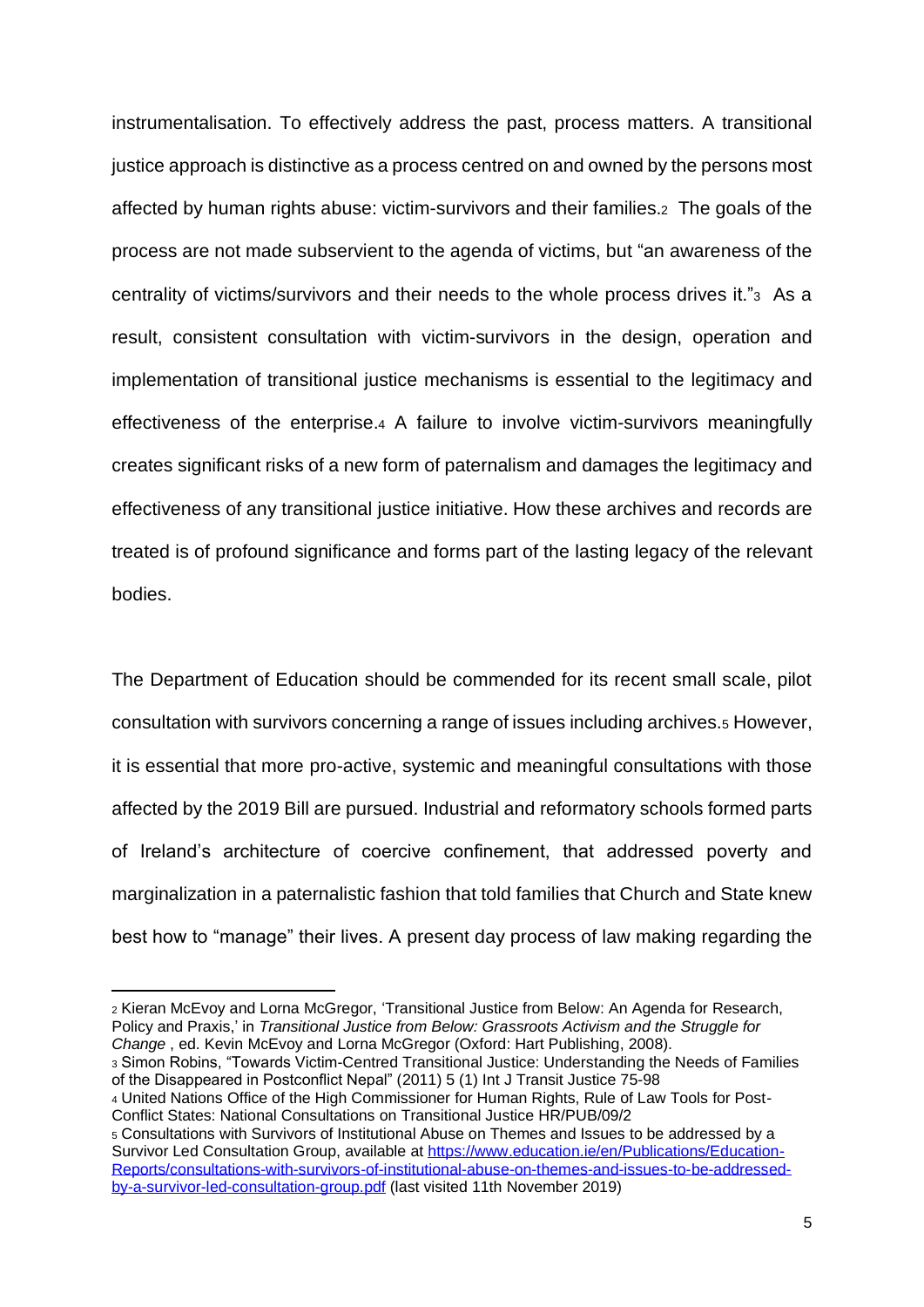voices and archives of those resident in these institutions without meaningful consultation and ownership risk perpetuating this paternalistic approach and causing new forms of harm and distress. It is highly possible that survivors exist across all sectors of society and have had a range of life experiences. It is unreasonable to rely solely on their initiative to ascertain their views and preferences.

#### **Consent**

In April 2019 at the Second Stage reading of the Bill, Deputy McHugh emphasised the personal and sensitive nature of some of the records contained in relevant institutions. It is precisely the personal and sensitive of this information that makes these personal records the right and entitlement of survivors. Records containing personal information of survivors are the data of survivors to which they are entitled under GDPR and the Data Protection Act 2018. Article 4(1) GDPR defines "Personal data" as:

any information relating to an identified or identifiable natural person ('data subject'); an identifiable natural person is one who can be identified, directly or indirectly, in particular by reference to an identifier such as a name, an identification number, location data, an online identifier or to one or more factors specific to the physical, physiological, genetic, mental, economic, cultural or social identity of that natural person.

In 2017, the Court of Justice of the European Union (CJEU) held that personal information may be linked to more than one individual and this does not affect an individual's right of access: 'The same information may relate to a number of individuals and may constitute for each of them, provided that those persons are identified or identifiable, personal data'.<sup>6</sup> Survivors personal data in the context of the 2019 Bill may include transcripts of their own testimony, accounts of their own redress

<sup>6</sup> Nowak v Data Protection Commissioner of Ireland (Case C-434/16, 20 December 2017), para. 45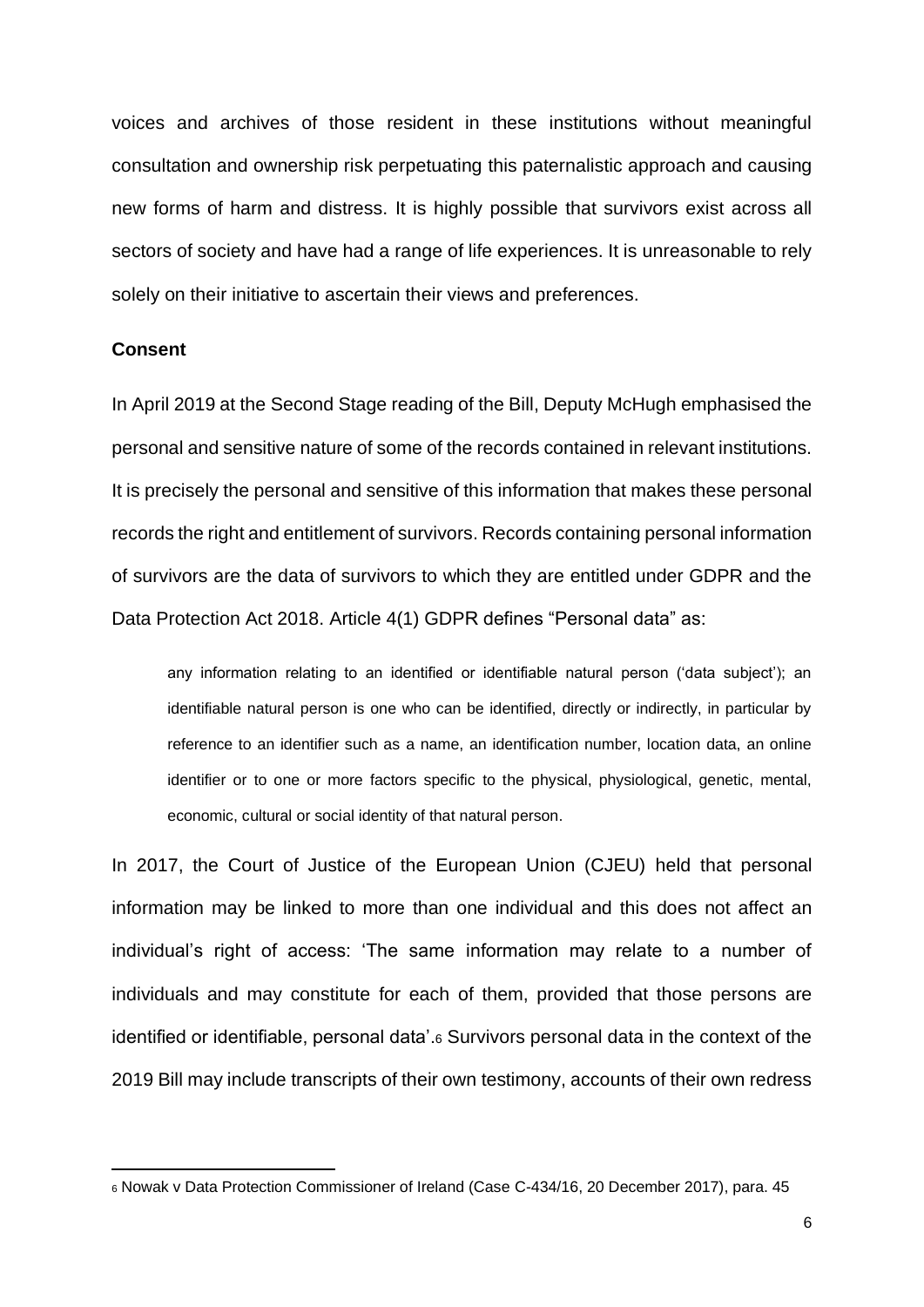application or personal files which may include information they have not been able to access elsewhere, such as:

- o Records created by the schools or religious bodies
- o Records created by the State
- o Witness statements or other documents produced by people involved in running the schools, which mention or concern individual survivors

Such access to personal information for relatives of children who died while incarcerated to enable them to ascertain the truth regarding their family members, whose preferences can no longer be ascertained. An approach that prioritises survivor choice regarding what happens to their personal data offers the opportunity for survivors to allow their testimony to be made publicly available (anonymised to the extent that may be deemed necessary to comply with legal obligations of third parties) or for it to remain confidential. Legislation providing survivors with unqualified access to their own personal information and choice as to its use would be compatible with EU law as long as it did not generally constitute a disproportionate interference with the fundamental rights of others. This approach aligns with international best practice. Trudy Peterson concludes:

"Two principles form the basis for handling the records of victims of human rights violations:

1. The victim has the right to know what information is in the file on his or her case (habeas data).

2. The victim has the right to determine whether the file on his or her case can be consulted by third parties.

7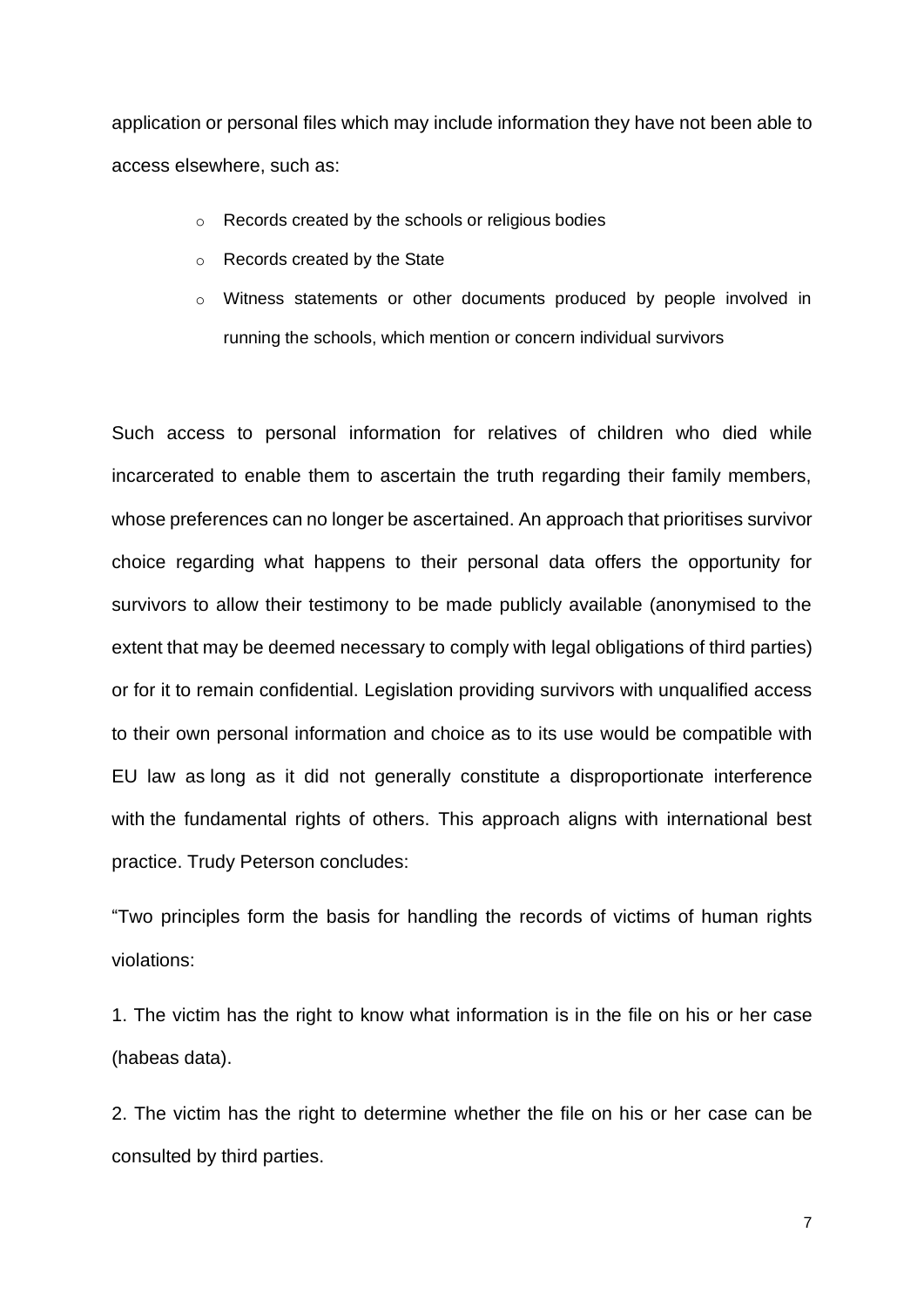In all cases, "victims" should be understood to include "heirs and assigns." Often the file is on a person who is deceased, and the privacy interest in it is now that of the living heirs."7

Peterson goes on to note the potential role for the archive as an opportunity for survivors and those affected by such arms to exercise agency: "The victim and those named may submit further information. Both victims and those named in the files may want to make corrections or declarations about the information in the files. The original case files, as they existed at the close of the commission, should not be altered by additions or deletions. The archival custodian should accept the submissions, create a new file in which the submissions are placed, and place a cross-reference in the original file indicating that a parallel file exists. This cross-reference must be incorporated in both the paper and electronic files. The archives will ensure that the parallel file is always given to researchers who request the original file."<sup>8</sup>

### **Ongoing Consultation**

I support the establishment of a National Archives Child Care-Related Records Advisory Board. Survivors are the experts on their own experience, preferences and the potential issues and concerns that affect the survivor community more generally. Such a body could be established to advise the Government and the Director of the National Archives regarding the treatment of these records, following an open competition through the public appointments process. The records related to other historical abuse inquiries such as clerical abuse inquires, the Inter-Departmental

<sup>7</sup> Trudy Huskamp Peterson, *Final Acts: A Guide to Preserving the Records of Truth Commissions* (Woodrow Wilson Center Press ; Johns Hopkins University Press 2005) 94.  $\overline{8}$  ibid 96.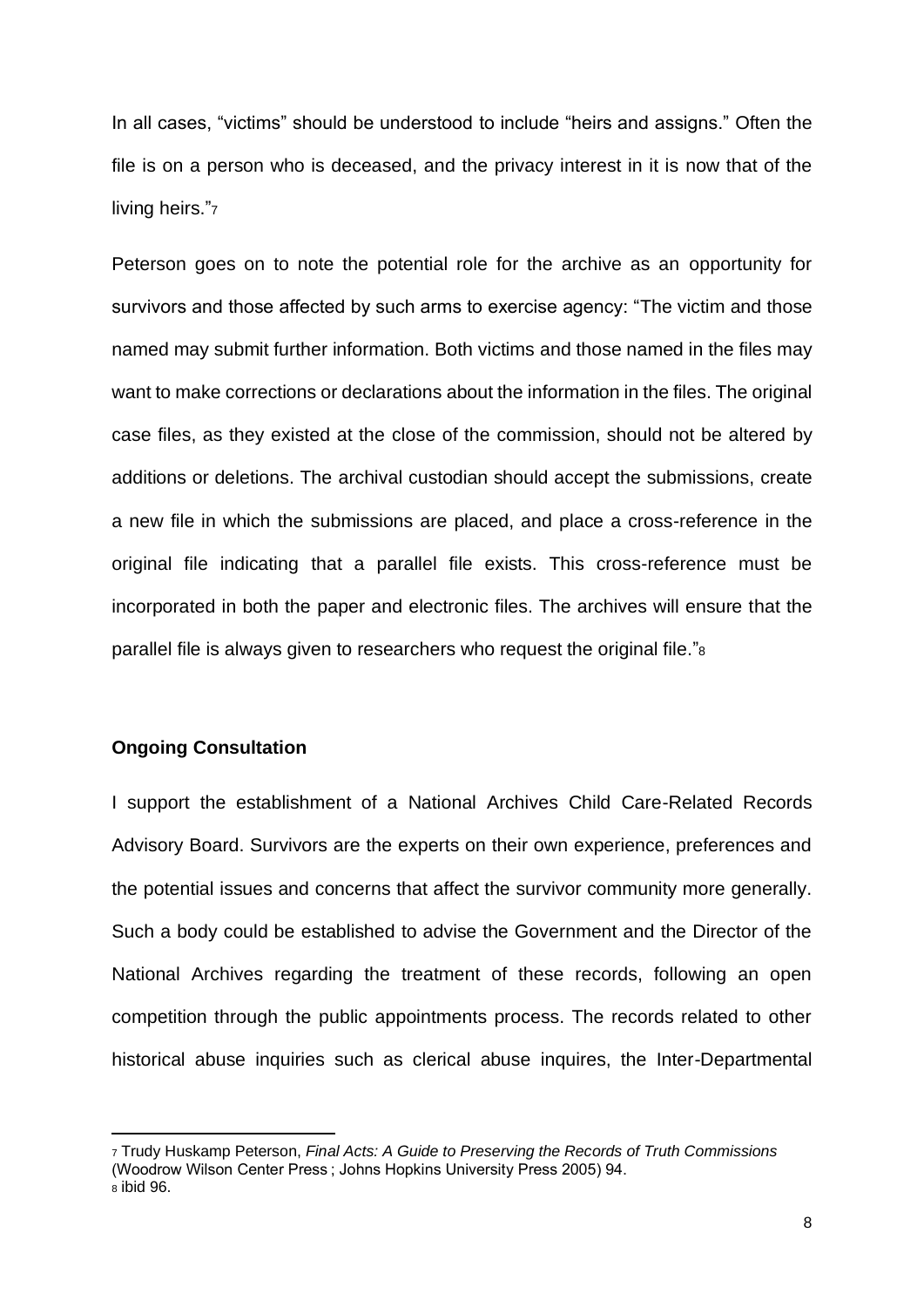Committee to establish the facts of State involvement with the Magdalen Laundries (McAleese Committee) and the ongoing Mother and Baby Homes Commission of Inquiry, may, in the future form part of a comprehensive archival picture of Ireland's attempts to address its legacy of historical abuses and past wrongs. A standing consultative body of survivors would greatly assist this process.

If as a country we want meaningfully to prevent the horrors documented in the Ryan report from being forgotten or worse repeated, then it is absolutely critical that the views of survivors regarding the treatment of these records is accorded paramount importance. The Retention of Records Bill 2019 completely ignores the wishes of living survivors to have full control over their own personal stories, testimonies and personal records.

#### **III. Choice under the CICA and RIRB Legislation**

Second, discussions to date that the relevant bodies are currently compelled by law to destroy the records is not accurate. In April 2019, Deputy McHugh suggested that the National Archives system does not give "sufficiently robust assurances regarding the treatment of the records. This is especially the case when account is taken of the fact that their retention represents a substantial change of approach relative to the process of destruction that is provided for in the existing legislation governing the bodies."

The status quo is that they are obliged to dispose of these records, but have discretion as to how to do so. Disposal is not necessarily destruction. The word destruction is not found in either the legislation related to the Commission to Investigate Child Abuse, the Residential Institution Redress Board or the Residential Institution Statutory Fund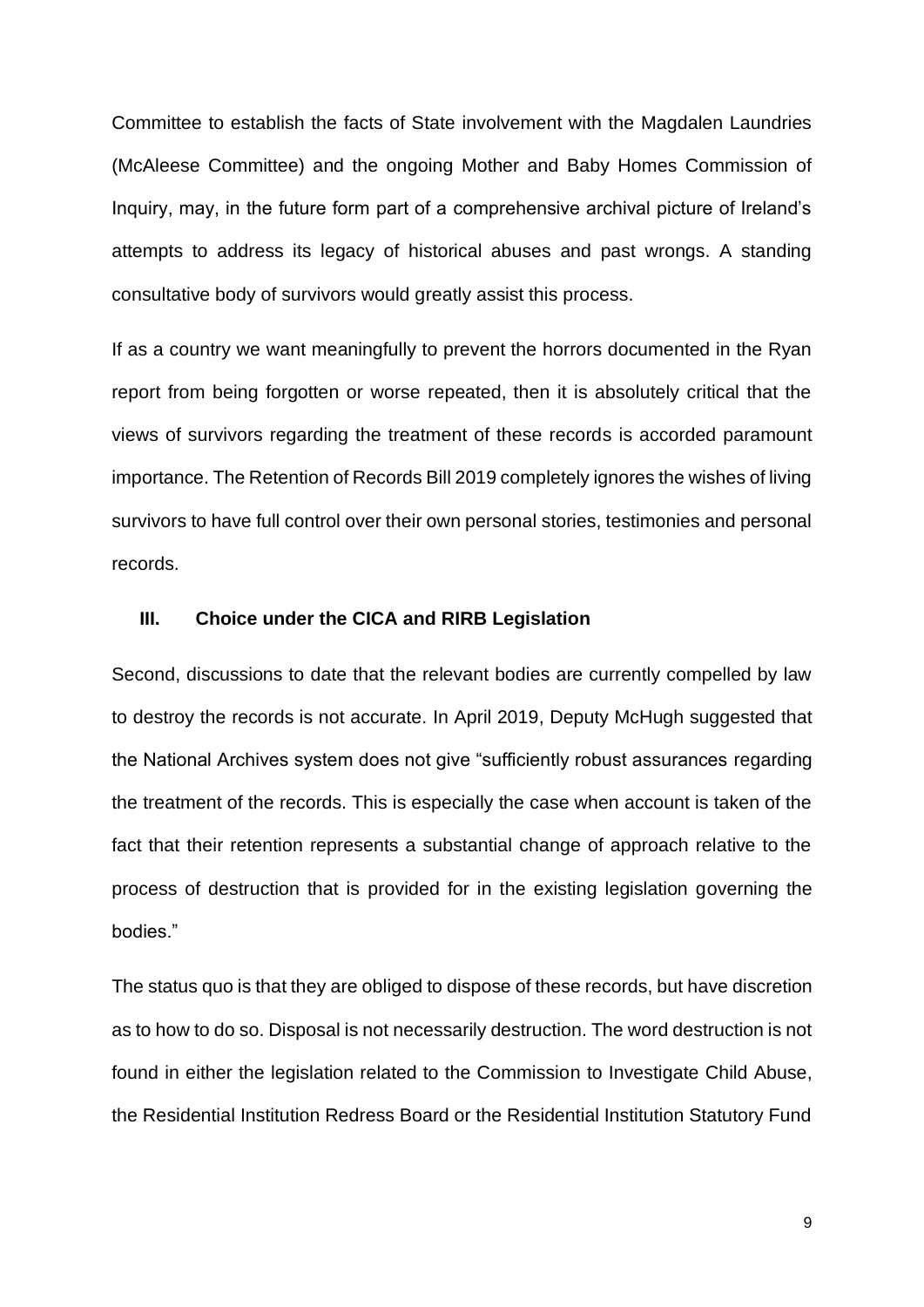(Caranua). Section 7(6) of the Commission to Investigate Child Abuse Act 2000 provides

(6) The Commission shall make such arrangements as it considers appropriate for the making of as complete a record as is practicable of the proceedings of the Commission and the Committees and, in relation to the custody, and the *disposal* (otherwise than in a manner that would contravene the National Archives Act, 1986), after the dissolution of those bodies, of the documents of the Commission or a Committee and of copies of any documents given in evidence to the Commission or a Committee. *(emphasis added)*

The CICA Act does not refer to destruction, only to disposal. This is confirmed in the Third Interim Report of the CICA at page 240:

In relation to what will happen when the Commission has finished its work, in general under the Act the Commission *has a discretion as to the custody and disposal of its records*, subject to compliance with the National Archives Act, 198621.The records of the Confidential Committee will not be subject to the provisions of the Act of 198622 and, accordingly, *the Commission will have an absolute discretion as to their custody and disposal*. No final decision can be made at this juncture in relation to these matters. The Commission gives an assurance to persons concerned that the guarantee of confidentiality in relation to information given to the Confidential Committee will be honoured. Persons who will give information in confidence and persons, individuals and bodies, whom the information may suggest were implicated in wrongdoing or in conduct of which society disapproves who have not had an opportunity to refute the information, can be assured that steps will be taken to retain the records in a secure facility but only for such period as is reasonably necessary. Thereafter the records will be destroyed.

Section 28 (7-8) of the Residential Institutions Redress Board Act 2002 also refer to disposal:

(7) The Board shall, prior to the making of an order under section 3 (3), determine the disposal of the documents concerning applications made to it.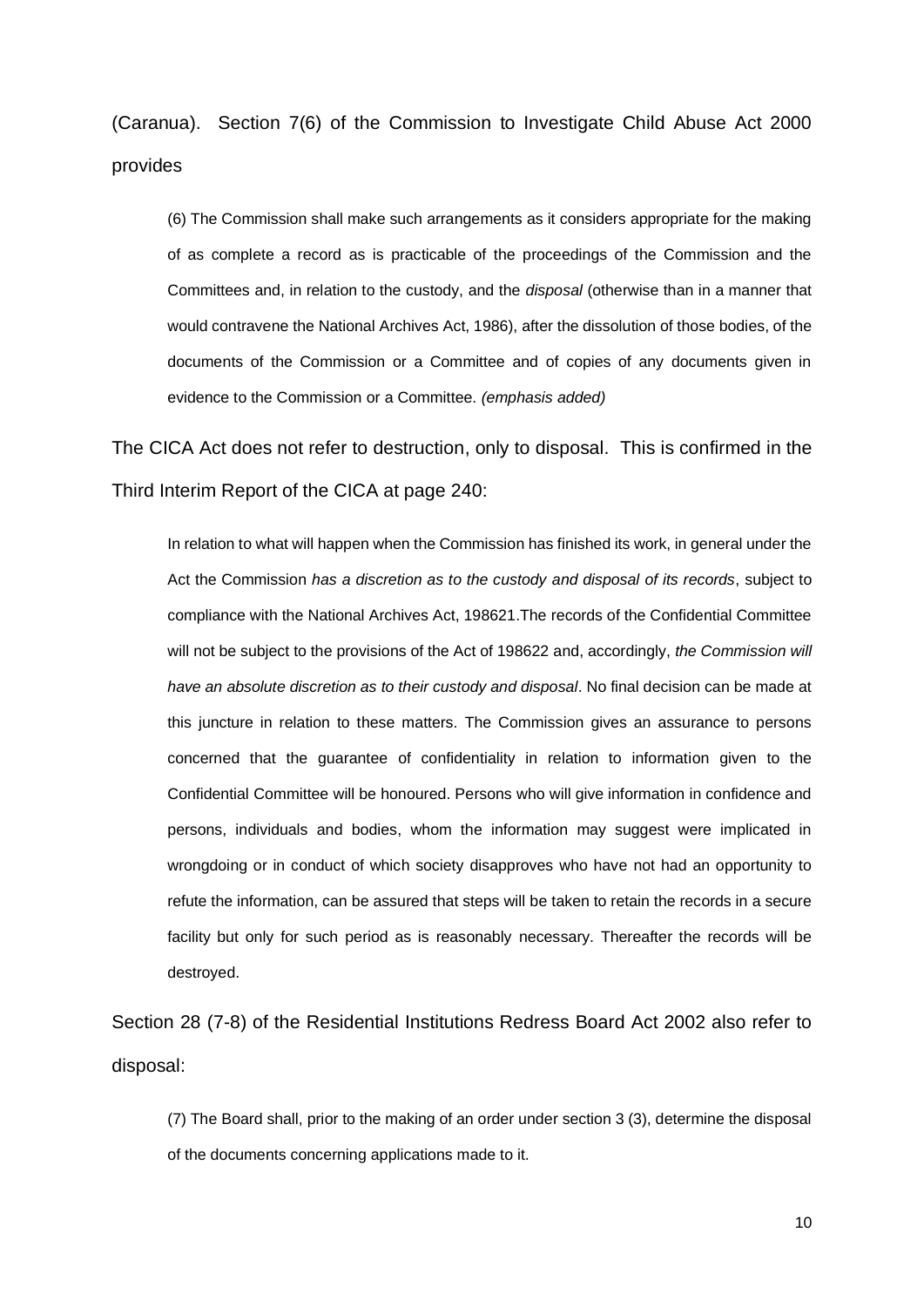(8) The Review Committee shall, prior to the making of an order under section 14 (3), determine the *disposal* of the documents concerning applications made to it.

Legal definitions and uses of "disposal" typically have two meanings: (i) to transfer ownership or control of a property to another or (ii) to deal with or address conclusively. Neither meaning in its plain language nor purposive interpretation conclusively refers to destruction. Section 7(5) of the National Archives Act 1986 provides for *disposal by way of destruction* explicitly: "Departmental records, the disposal of which is authorised by an authorisation under this section, shall be disposed of by being destroyed in a manner which ensures that their confidentiality is not affected and that their contents are not ascertainable." The fact that disposal does not equal destruction is evident in section 2(4) of the current Retention of Records Bill 2019, which provides:

(4) Records which are the subject of an authorisation under subsection (1) shall be *disposed* of—

(a) in accordance with conditions, if any, specified in the authorisation, and

(b) *by being destroyed* in a manner which ensures that their confidentiality is not affected and that their contents are not ascertainable.

The reference to disposal in the 2000 and 2002 Act *without more* cannot be equated with destruction. The status quo is that the relevant bodies have discretion as to how to deal with these records and are not presently compelled under law to destroy them. Trudy Peterson notes that saving inquiry archives is a critical component of transitional justice:

"Saving the records ensures that amnesia does not prevail. Another reason to save the commission's records is to demonstrate to future citizens how the commission operated, how it handled its charge, and what it did and did not know—in short, its legitimacy. The records document the operation of the commission with unparalleled immediacy and integrity."<sup>9</sup>

<sup>9</sup> ibid 2.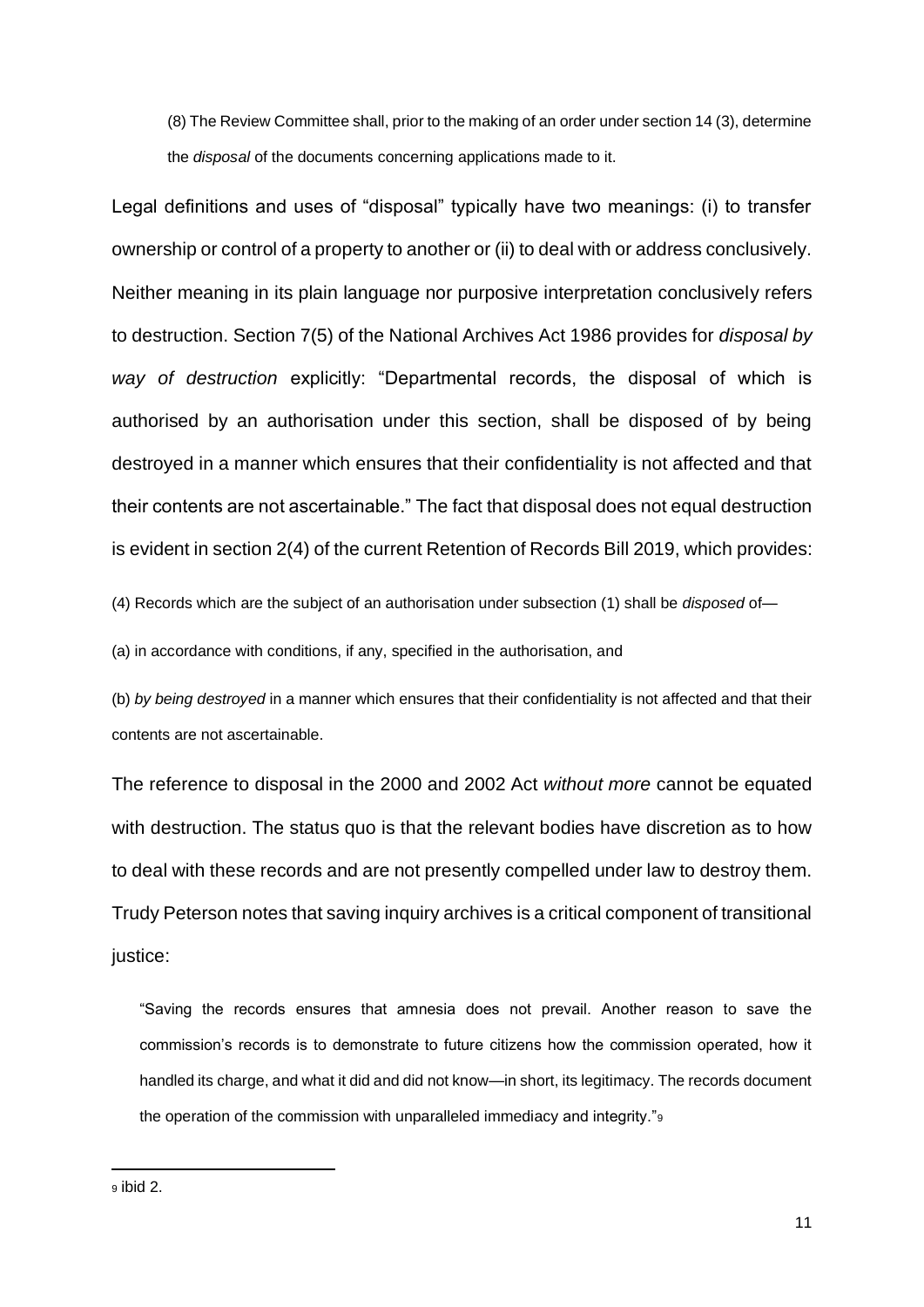#### **IV. The National Archives Act 1986 is sufficient**

As a result, and in line with the motion on the Ryan report adopted by Dáil Éireann on 12 June 2009, the Oireachtas has a choice as to how to effect "the desirability that, in so far as possible, all of the documentation received by and in the possession of the Commission to Inquire into Child Abuse is preserved for posterity and not destroyed."

It is my submission that the National Archives Act remains the appropriate and sufficient system for retaining the records of relevant institutions. It is important emphasise that the records of the relevant institutions should be categorised, as each category warrants different treatment. Commissions create three types of records: (1) administrative files, such as those on personnel, payroll, and fiscal matters; (2) program records, which document the substantive work of the commission; and (3) investigative records, which are related to particular individuals or incident.<sup>10</sup>

Concerns regarding confidentiality apply only to personal information given by those who cooperated with the relevant bodies. There is no good reason in principle why other records, such as program records, documenting the work of the relevant bodies, should be subjected to an absolute blanket ban of 75 years.

This submission has addressed the treatment of survivors' access to personal data within investigative or program records above. Survivors should be granted immediate access to their personal information. The remaining information should be subjected to the ordinary rules of the National Archives legislation. The National Archives are equipped to engage with the survivor community. Many archivists deal with survivors of abuse, allowing them to access relevant records. Many Archivists seek additional training to better assist survivors of clerical/institutional abuse. Where necessary,

<sup>10</sup> ibid 4.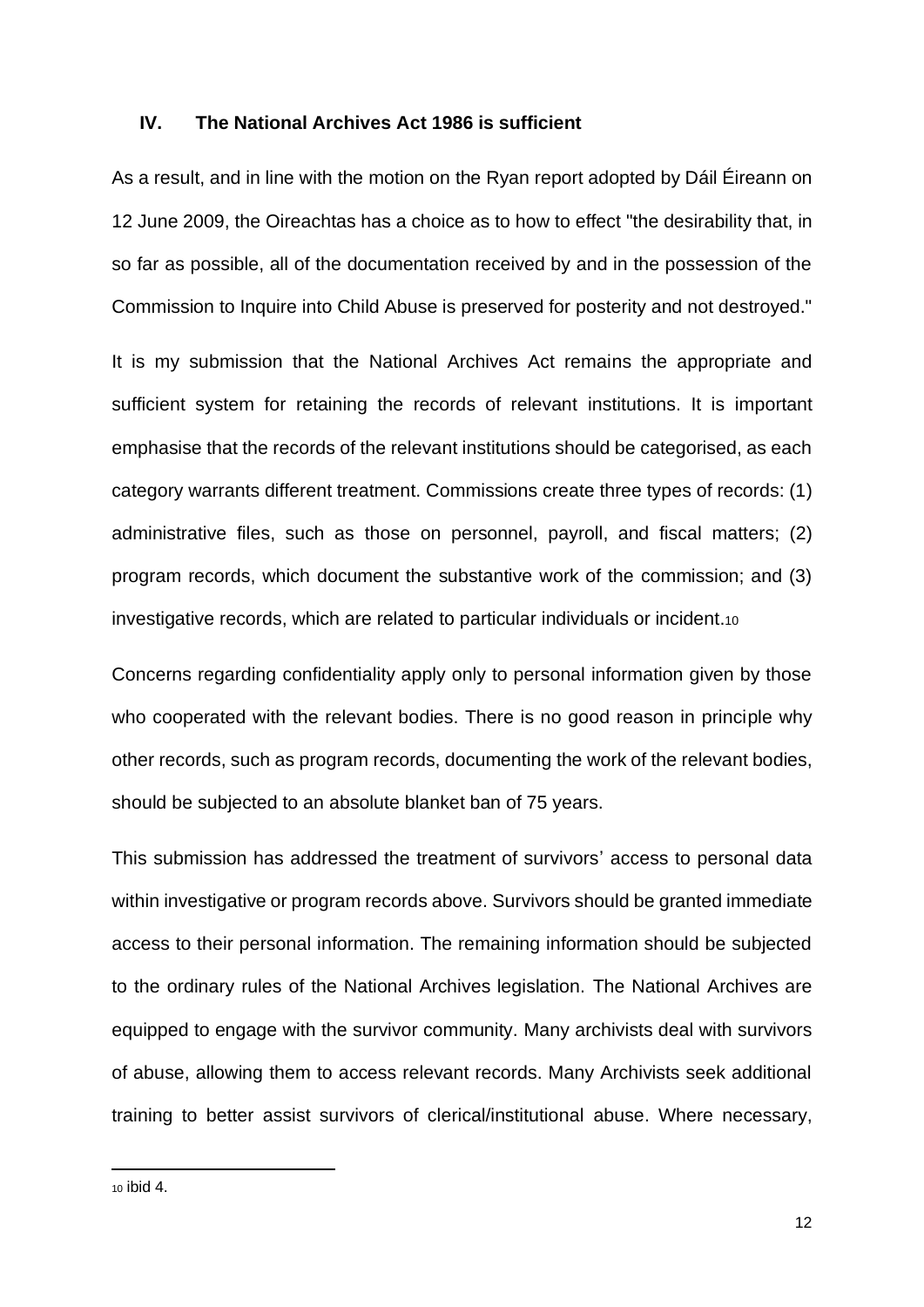archives should seek additional support services and/or expertise in dialogue with survivors.

#### **Anonymisation**

Questions have also been raised as to whether the records might be released on an anonymised basis and consideration has been given to this approach. Three objections have been stated by Deputy McHugh in April 2019:

#### **"First, it would rob the records of much of their historical significance."**

The logic that anonymising records would remove "historical significance" is not valid. The evidential value in the original records is not affected or changed. A digital surrogate can be created and changed (redacted/anonymised) without ever affecting the original record. "Historical significance" is a subjective term based on the interpretation of the evidential value of these records, where infinite variables can come into play affecting the perceived significance.

**"Second, anonymising the records would not be without risk that personal information could be revealed, either through an administrative error or by inference from the remaining content."**

The risk of accidental disclosure of personal information is inherently possible, but no evidence adduced that such a risk is especially pronounced in this context. Regrettably, given existing practices regarding redaction for personal information evident in recent discussions regarding the Adoption Information and Tracing Bill and associated processes of personal access requests, the presumption based on existing practice points in the opposite direction, that it is foreseeable that victim-survivors would receive less personal information than they are entitled to. Effectively redacted

13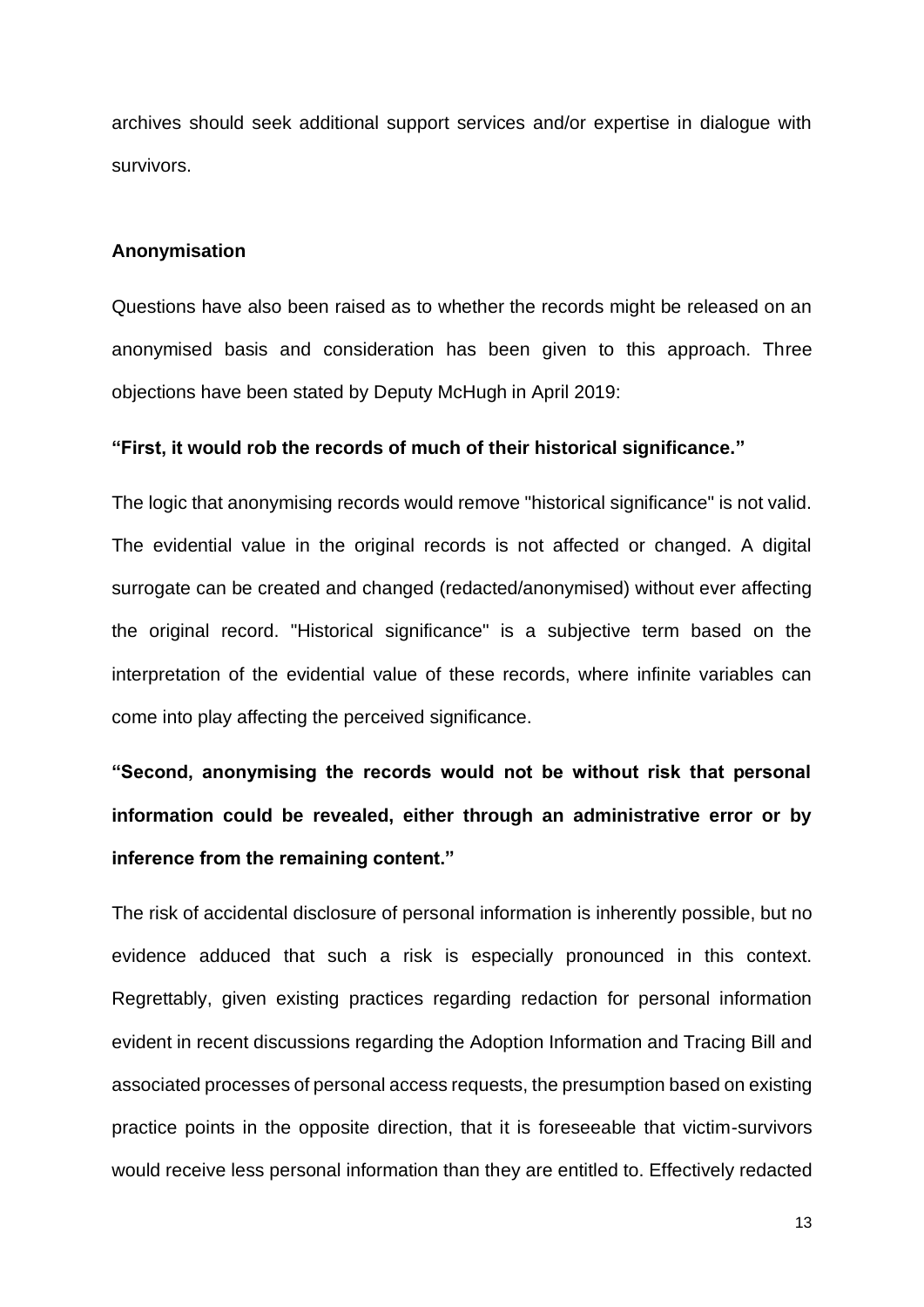information cannot constitute an innuendo, an implied statement that could constitute defamation. Clear and precise redaction practices, that favour maximising survivor access have been pursued in comparative jurisdictions' inquiries and archival practices, discussed below.

**"There is a legal onus, a legal interpretation and issues of confidentiality. Many of the witnesses' contributions were given in confidence. This is one of the competing imperatives for me. The records contain findings of fault against individuals. Due to the assurances of confidentiality, those allegations were not tested in the way they would have been in a court of law. This is why there are serious concerns about the right to privacy, the right to a good name and legitimate expectations of confidentiality. As a result, the legal advice is that early release of the records could be open to legal challenge from survivors and alleged perpetrators of abuse. That is one argument."**

These views exaggerate the issue of confidentiality. The statements of survivors do not constitute "findings of fault". The Commission's report and contents cannot be used for litigation. The Redress Board is expressly ex gratia without admission of liability and contains a waiver for those survivors who applied for this scheme. There is very limited potential for further litigation to arise where waiver of the right of access to court exists. In addition, it could remain open for religious orders or other individuals or groups who wish to contest any aspect to provide written responses to allegations within the report from survivors or the Commission itself, as recommended by international policy in the area.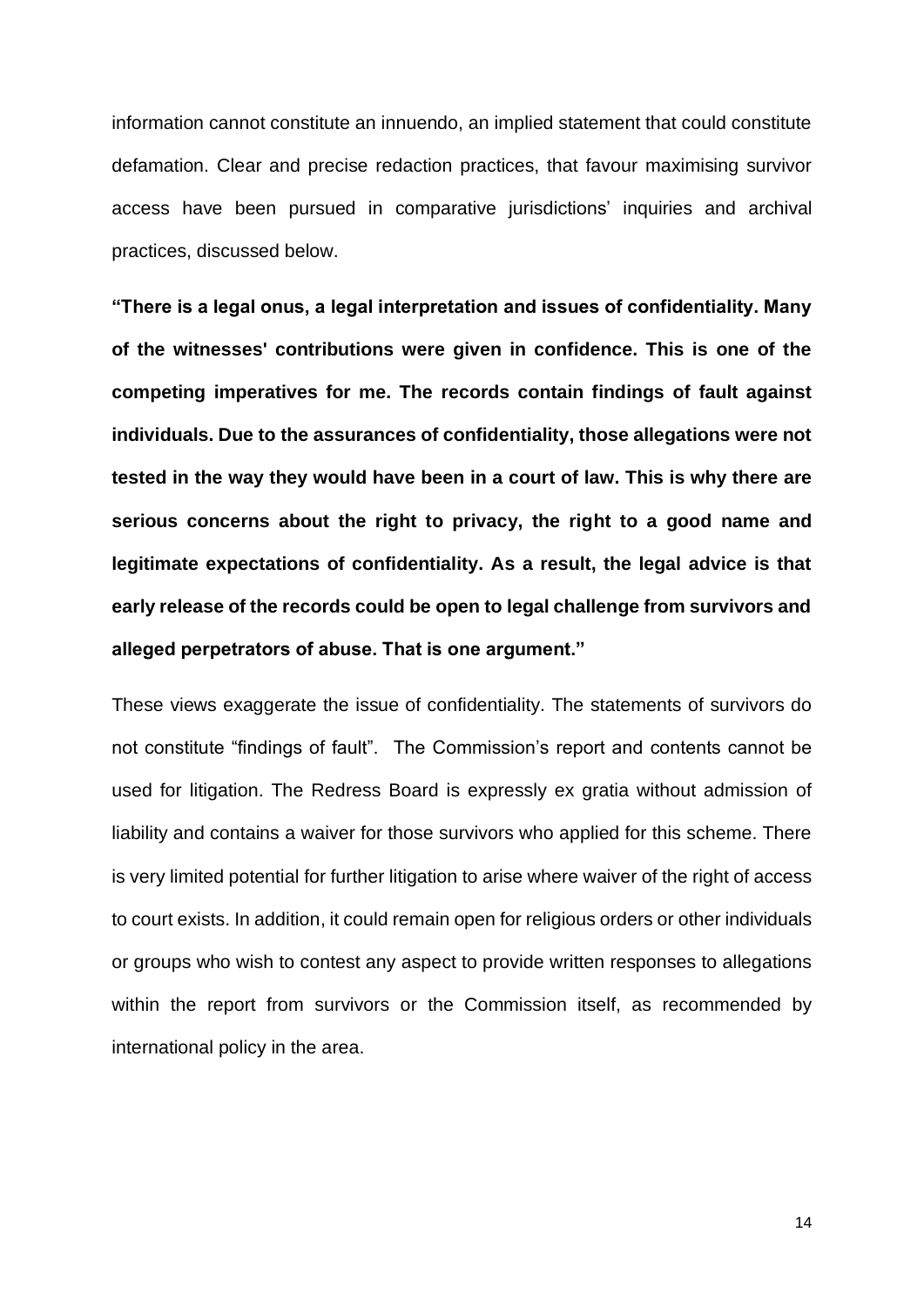The internal program documents of the relevant bodies are not affected by assurances of confidentiality. The Investigation Committee of the Ryan Commission had powers to direct and compel testimony and cooperation.

**"Lastly, the anonymisation of the records would represent a massive and costly undertaking, given that there are in excess of 2 million individual records involved. This, of itself, would not be reason enough to rule out this approach, but in light of the other drawbacks I have alluded to, it must also weigh on the considerations."**

Anonymisation or redaction is a significant undertaking but it represents a critical component of Ireland's response to its legacy of historical abuses. It is the most effective way to ensure that survivor consent is meaningfully respected and that concerns about the access to this valuable historical resource are effectively balanced against competing concerns to respect personal data. No costed figure has been mentioned to date regarding the records of relevant institutions. It seems incumbent on this Committee and the Oireachtas to satisfy itself that such an alternative would be prohibitively expensive given the issues of national importance concerned with these institutions.

# **V. Comparative and International Practice Indicates Alternative, Less Restrictive Balances can be struck between Access and Privacy**

The proposed 75-year absolute ban on the release of records of relevant institutions is contrary to comparative and international best practice on transitional justice.

In England and Wales, the Independent Inquiry into Child Abuse offers survivors the opportunity to access their file and to exercise ordinary and full data rights under the UK Data Protection Act. The detailed redaction protocol adopted by this Inquiry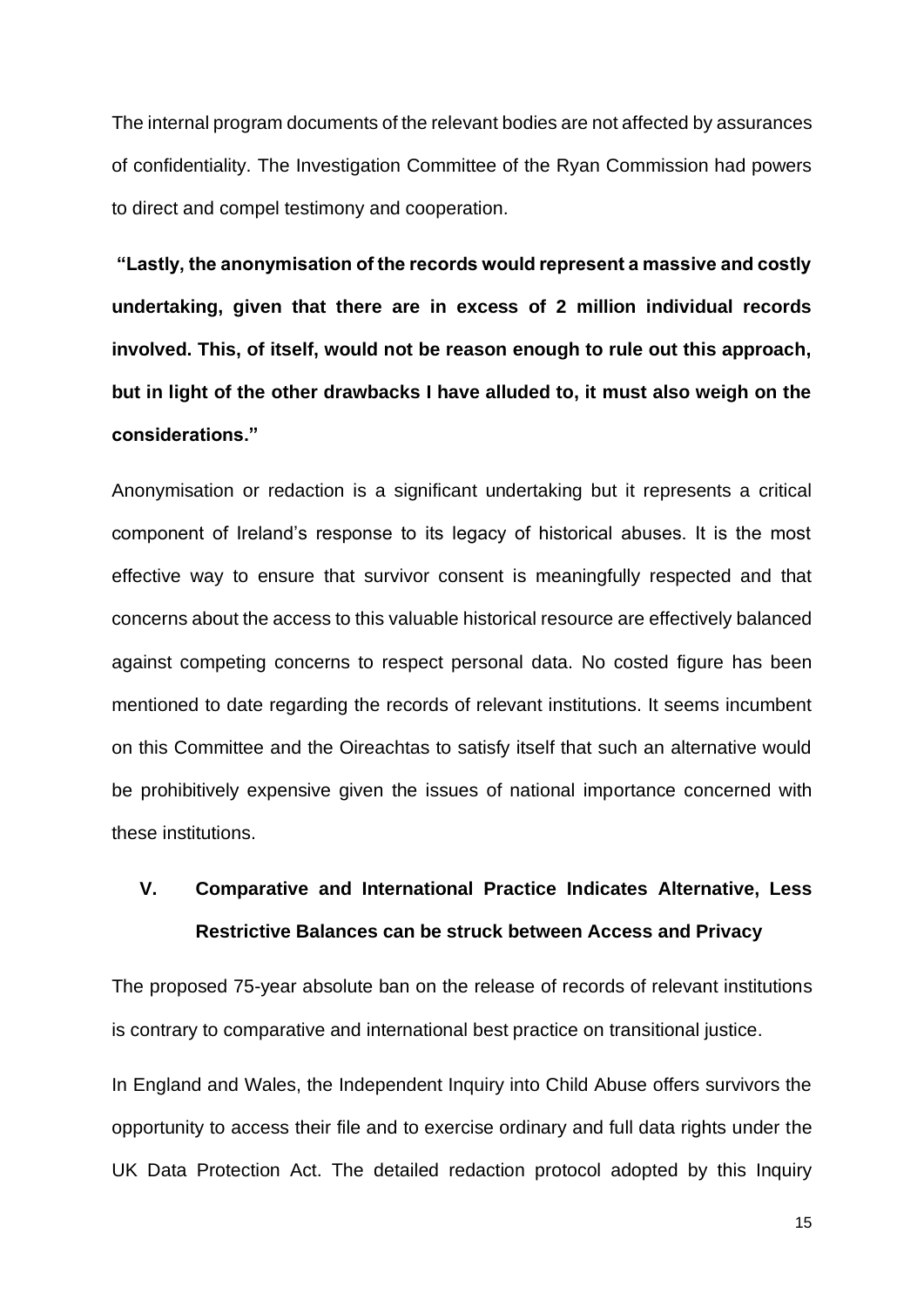demonstrates that a much more nuanced position can be adopted, governed by substatutory regulation.<sub>11</sub>

In Australia, while records of private sessions of the Royal Commission into Responses to Institutional Child Abuse recommended: "Individuals' existing rights to access, amend or annotate records about themselves should be recognised to the fullest extent."<sup>12</sup> While the Commission's own files will not be opened for 99 years to general public access, it has actively published transcripts, testimony and evidence and enabled survivors to access transcriptions and audio recordings of their own testimony.

In Canada, the records of the Truth and Reconciliation Commission, which concern the abuse of indigenous children at residential schools will be preserved at the National Center for Truth and Reconciliation. An individual has the right, on request and without charge, to examine and receive a copy of a Centre record or information contained in a record if he or she provided the record or information to the Truth Commission. Family members are entitled to access the same information if the individual consents or the individual is deceased and the director believes that disclosing the record or information to the family member would not unreasonably invade the privacy of the deceased individual or another individual referred to in the record.

International policy also strongly supports the right of survivors to access their personal information and for redacted access by academics and researchers. The absolute position proposed by the 2019 Bill is out of line with this practice and

[documents-version-3.pdf](https://www.iicsa.org.uk/key-documents/322/view/2018-07-25-inquiry-protocol-redaction-documents-version-3.pdf)

<sup>11</sup> [https://www.iicsa.org.uk/key-documents/322/view/2018-07-25-inquiry-protocol-redaction-](https://www.iicsa.org.uk/key-documents/322/view/2018-07-25-inquiry-protocol-redaction-documents-version-3.pdf)

<sup>12</sup> Royal Commission Final Report – Volume 8 Recordkeeping and Information Sharing, pp. 108-9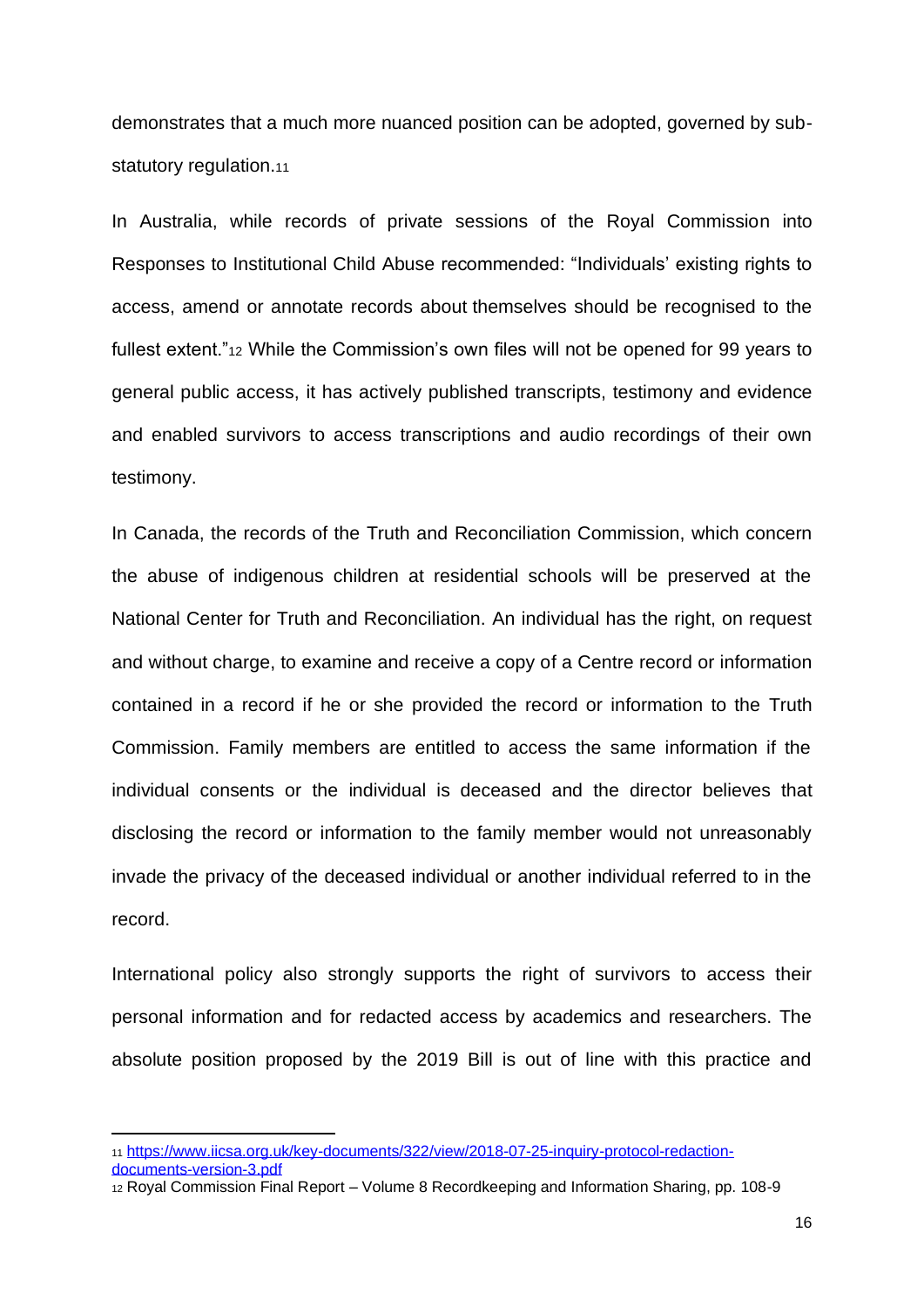disproportionate. The 1996 Joinet Principles on impunity for human rights violations provide that: "The right to know implies that archives should be preserved"; "Access to archives shall be facilitated in order to enable victims and persons related to claim their rights. Access should also be facilitated, as necessary, for persons implicated, who request it for their defence. When access is requested in the interest of historical research, authorization formalities shall normally be intended only to monitor access and may not be used for purposes of censorship."<sup>13</sup> The Principles continue that: "All persons shall be entitled to know whether their name appears in the archives and, if it does, by virtue of their right of access, to challenge the validity of the information concerning them by exercising a right of reply. The document containing their own version shall be attached to the document challenged." <sup>14</sup> In 2015 the United Nations developed a set of general recommendations for archives regarding human rights investigations as a standard for international best practice.<sup>15</sup> In particular, the recommendations state:

"the access policy of truth commission archives should maximize public accessibility, while respecting applicable privacy concerns, including in particular assurances of confidentiality provided to victims and other witnesses as a precondition of their testimony. Access to truth commission archives may not be denied on grounds of national security or other grounds unless the restriction is in full compliance with international human rights law "

<sup>13</sup> Question of the impunity of perpetrators of human rights violations (civil and political) E/CN.4/Sub.2/1997/20/Rev. 1

<sup>14</sup> Question of the impunity of perpetrators of human rights violations (civil and political) E/CN.4/Sub.2/1997/20/Rev. 1

<sup>15</sup> Report of the Special Rapporteur on the promotion of truth, justice, reparation and guarantees of non recurrence, Pablo De Greiff A/HRC/30/42, Set of general recommendations for truth commissions and archives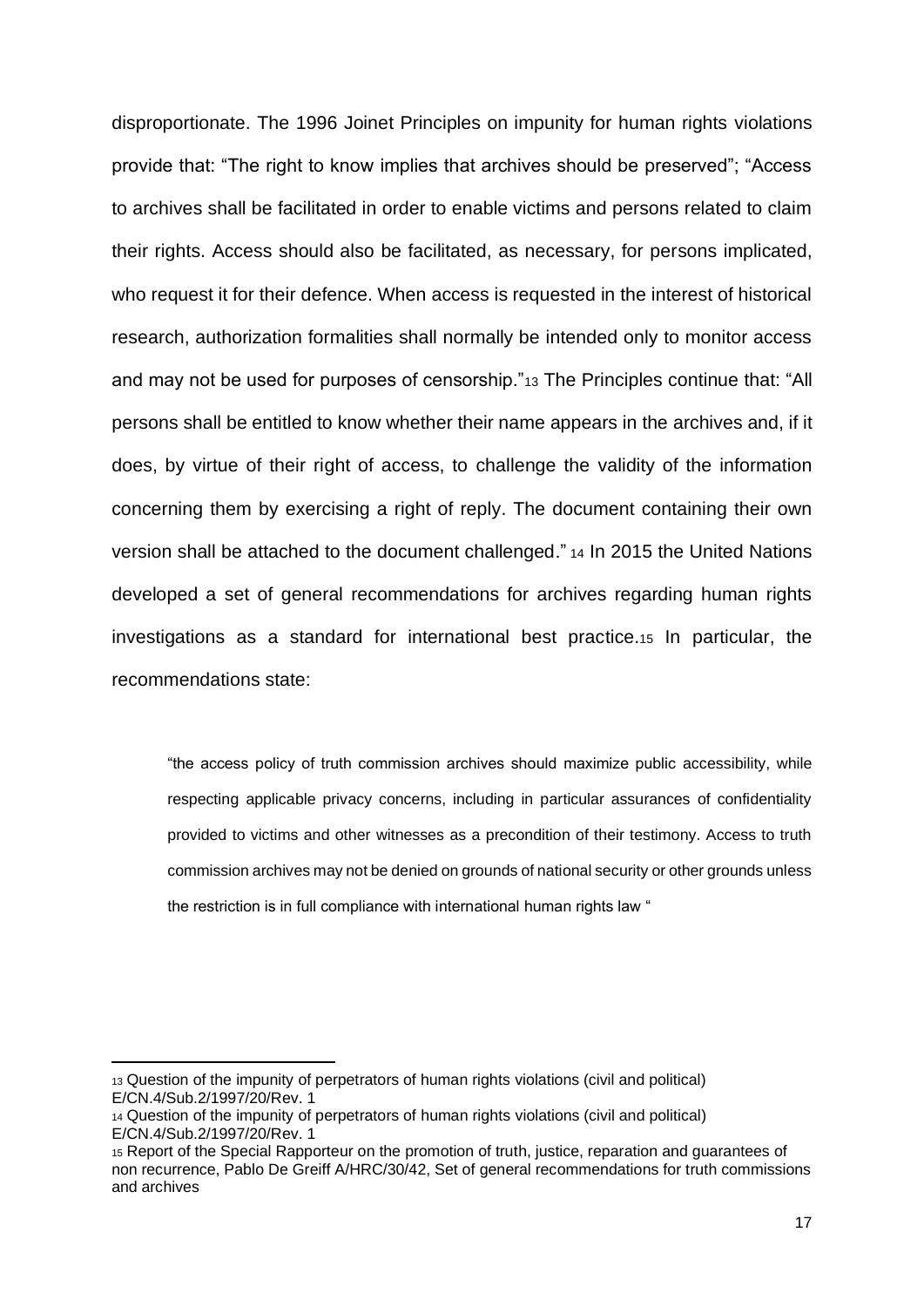The recommendations suggest the creation of general access rules, "such as what was previously public should remain public; victims, families, investigative and prosecutorial authorities, as well as legal defence teams, should have unhindered access to information on their specific case; there should be a presumption of public access to all State information with only limited exceptions; a procedure to make effective the right of access should be established; whatever access rules are determined for various categories of potential users (for example, victims, legal representatives, journalists, academics, and members of the general public) should apply to all members of the given category without discrimination".

# **VI. Invidious Discrimination between Victim-Survivors of Industrial Schools**

On 2nd April 2019, Deputy Joe McHugh stated:

I should at this point make it clear to the House that the records which are already extant in my Department in respect of industrial schools and reformatories do not come within the ambit of this Bill. They will be treated under the general provisions of the National Archives Act as they apply to departmental records. In addition, certain personal records of persons who were committed to industrial schools are held by my Department and are accessible under freedom of information. That position remains unchanged under the Bill.

As a result, the effect of this Bill is to create two classes of former residents, victimsurvivors of industrial and reformatory schools: (i) those who engaged with CICA RIRB and Caranua and (ii) those who did not. This seems likely to create confusion, distress and warrants close scrutiny. The same standard of treatment, prioritising access of victim-survivors to their own personal information, seems far preferable.